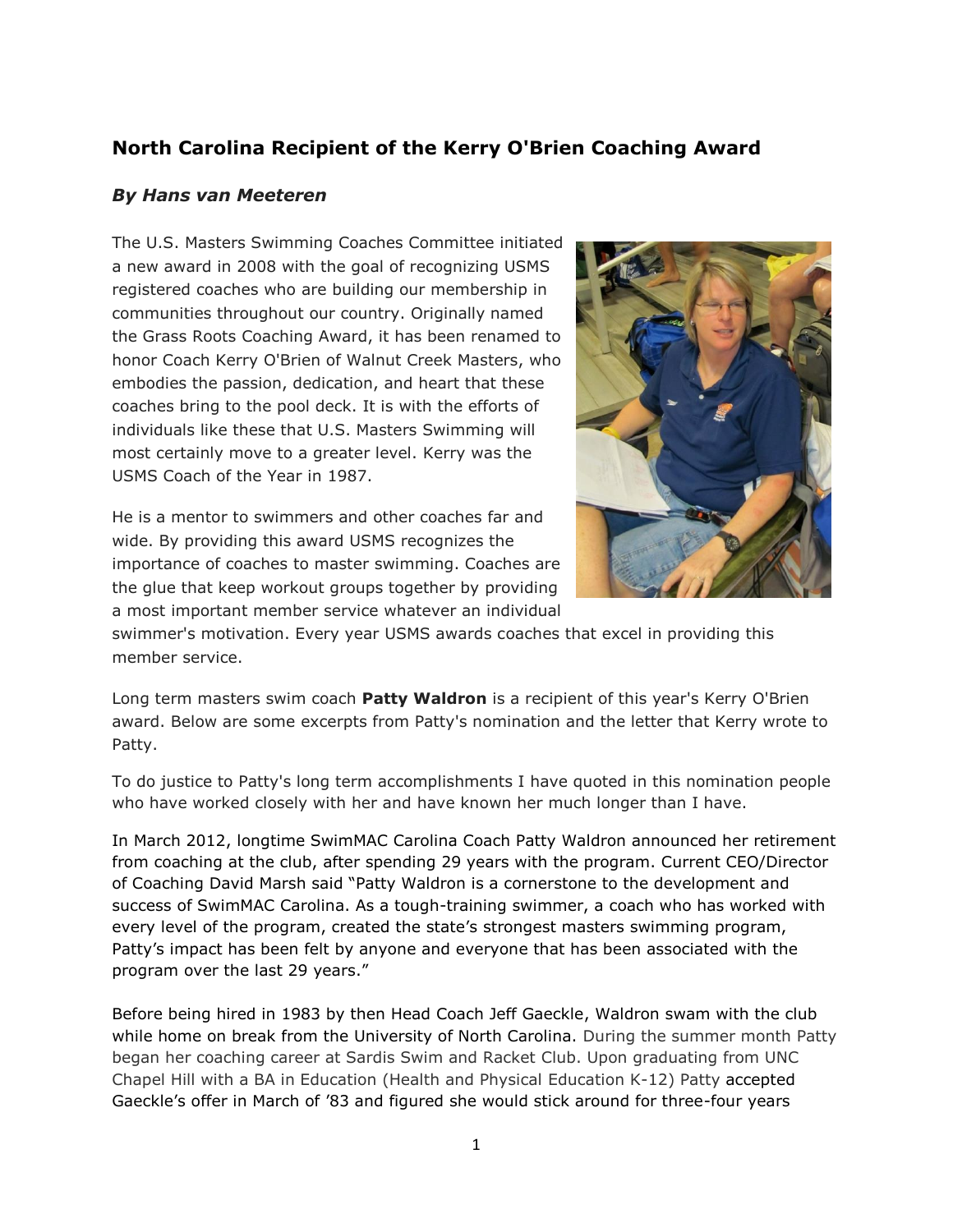before moving on to teach in a school system. It didn't happen to go that way. "I hired Patty Huey (maiden name) for her incredible amount of team spirit," said Gaeckle.

Patty has always been a very versatile coach. She started as a junior coach, she also was the office assistant, swim school director and swim school teacher many times. Waldron also served as the facility manager at three different SwimMAC pools. She has coached in every division of the four current divisions, been the head age-group coach and of course, breathed new life into the SwimMAC Masters' program. During her coaching career, Waldron has not only coached and developed more than 700 college swimmers, but she also has worked with 20 athletes that have gone onto Olympic trials and two Olympic gold-medalist Ricky Berens, a former South Mecklenburg star and 2008 Olympian. From swimming with the masters group at the old Central YMCA, Waldron has developed the masters program into one of the toughest in the state. She still holds North Carolina state records, is a former Masters National Record holder in the 25-29 200 yard Butterfly and was ranked number one in the nation in the 100 yard Butterfly 30-34 Masters.

From Pat Hogan, Club Development Managing Director at USA Swimming, Former Head Coach for SwimMAC Carolina: "Patty is an amazing human being. The best way to describe her is that she is genuine, kind, selfless, and compassionate … the ultimate giver. I am not sure that I have met anyone in my life who gives more of herself to others on a day-to-day basis than Patty Waldron. The SwimMAC organization is incredibly blessed to have benefitted from her talents and services all these years. Thank you, Patty.

After about a year into retirement from Patty Waldron started to miss the coaching of masters. In March 2013 she started coaching a small group of masters' swimmers as part of the Mecklenburg Swim Association in Charlotte. She build this masters group from almost nothing to a group of 80 swimmers as of June 2014, making it the second largest workout group in Charlotte. This is more remarkable considering that training takes place in a 6-lane 25 Yard pool.

During her hiatus from masters' coaching Patty became the swimming coach for the Charlotte Latin School. In 2014 Patty Waldron, named Charlotte Observer swimming coach of the year, led the boys team to its second straight NCISAA 3A (highest division of the NC Independent School Athletic Association) state title. The girls' team placed second.

Patty is an ASCA certified level 2 Masters Coach, level 3 Age Group Coach and Level 4 Senior Coach. She has been an instructor for Masters/ASCA Level 1 and 2 courses.

Patty is a well known name in the triathletes' community. Being an accomplished triathlete herself, she has integrated open water and other swimming elements in her master training program that are of special value to triathletes. One of the triathletes' web sites shows: "The [Mecklenburg Swim Association](http://www.msaswim.com/Home.jsp?team=nccac) is an adult aquatic training group that welcomes all ability levels to their Blakeney location. Adult fitness swimmers, competitive pool swimmers and triathletes train together in a team environment. But most importantly, the workouts are lead by Patty Waldron, a professional coach who has 34 years of coaching experience, ranging from bubble blowers through professional. Patty is the best coach in town for adultonset-swimmers looking to learn to swim and develop proper technique work."